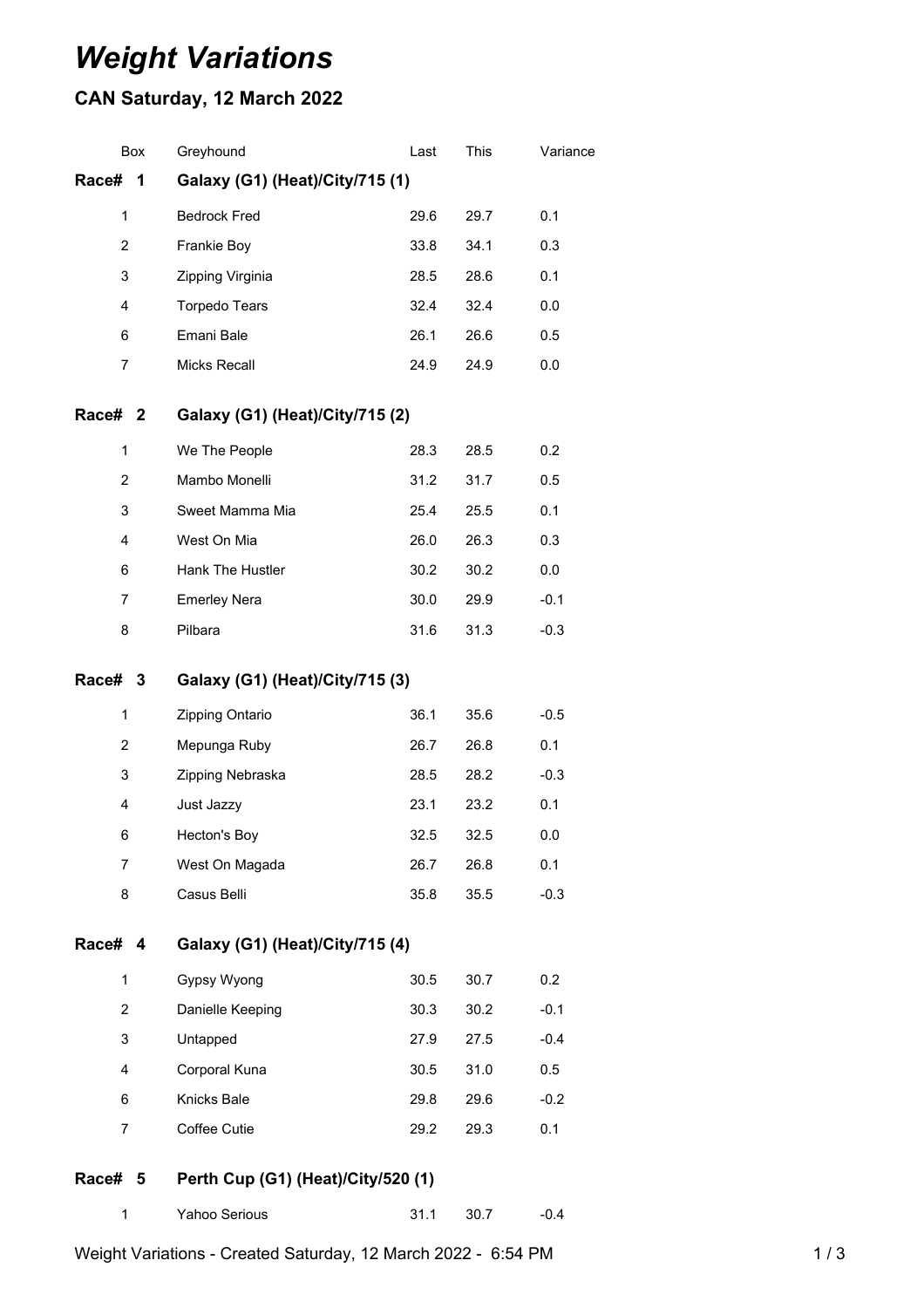## **CAN Saturday, 12 March 2022**

|         | Box            | Greyhound                          | Last | This | Variance |  |  |  |
|---------|----------------|------------------------------------|------|------|----------|--|--|--|
|         | $\overline{2}$ | <b>Tiger Town</b>                  | 33.6 | 33.4 | $-0.2$   |  |  |  |
|         | 3              | John Dutton                        | 35.3 | 35.7 | 0.4      |  |  |  |
|         | 4              | Stone Cold Augie                   | 30.4 | 29.8 | $-0.6$   |  |  |  |
|         | 5              | Archibald                          | 30.6 | 30.2 | $-0.4$   |  |  |  |
|         | 6              | Lala Kiwi                          | 32.3 | 32.4 | 0.1      |  |  |  |
|         | $\overline{7}$ | He Can Browse                      | 30.2 | 30.1 | $-0.1$   |  |  |  |
|         | 8              | <b>Historic Time</b>               | 35.0 | 35.0 | 0.0      |  |  |  |
| Race#   | - 6            | Perth Cup (G1) (Heat)/City/520 (2) |      |      |          |  |  |  |
|         | 1              | Low Blow                           | 32.6 | 32.6 | 0.0      |  |  |  |
|         | $\overline{2}$ | Mick Flash                         | 32.2 | 32.0 | $-0.2$   |  |  |  |
|         | 3              | Got The Sugar                      | 27.5 | 27.8 | 0.3      |  |  |  |
|         | 4              | Shirakaba                          | 24.8 | 25.2 | 0.4      |  |  |  |
|         | 5              | Rambo's Boy                        | 35.0 | 34.6 | $-0.4$   |  |  |  |
|         | 6              | Paddy Wants Pats                   | 36.0 | 35.8 | $-0.2$   |  |  |  |
|         | 7              | <b>Bubbles Away</b>                | 32.0 | 32.1 | 0.1      |  |  |  |
|         | 8              | Zipper Rogue                       | 33.7 | 33.9 | 0.2      |  |  |  |
| Race#   | 7              | Perth Cup (G1) (Heat)/City/520 (3) |      |      |          |  |  |  |
|         | 1              | Watch Me Sizzle                    | 28.6 | 28.5 | $-0.1$   |  |  |  |
|         | 2              | Granite Song                       | 32.7 | 32.8 | 0.1      |  |  |  |
|         | 3              | Vice Grip                          | 34.0 | 33.9 | $-0.1$   |  |  |  |
|         | 4              | West On Cider                      | 31.9 | 31.9 | 0.0      |  |  |  |
|         | 5              | Sandy Can Browse                   | 25.3 | 25.6 | 0.3      |  |  |  |
|         | 6              | Super Zoom Jake                    | 32.1 | 32.1 | 0.0      |  |  |  |
|         | 7              | Lacrymosa                          | 29.3 | 29.5 | 0.2      |  |  |  |
|         | 8              | Elite Weapon                       | 27.4 | 26.8 | $-0.6$   |  |  |  |
| Race# 8 |                | Perth Cup (G1) (Heat)/City/520 (4) |      |      |          |  |  |  |
|         | $\mathbf{1}$   | Hi Sky                             | 25.4 | 25.3 | $-0.1$   |  |  |  |
|         | $\overline{2}$ | <b>Starlight Gina</b>              | 30.8 | 30.4 | $-0.4$   |  |  |  |
|         | 3              | Stargazer                          | 33.0 | 33.5 | 0.5      |  |  |  |
|         | 4              | West On Finn                       | 30.3 | 30.3 | 0.0      |  |  |  |
|         | 5              | Rostered Off                       | 32.1 | 32.3 | 0.2      |  |  |  |
|         | 6              | Jimmy Rocks                        | 30.1 | 29.9 | $-0.2$   |  |  |  |
|         | 7              | <b>Titan Blazer</b>                | 31.8 | 31.6 | $-0.2$   |  |  |  |
|         | 8              | Poppa Monno                        | 33.6 | 33.3 | $-0.3$   |  |  |  |